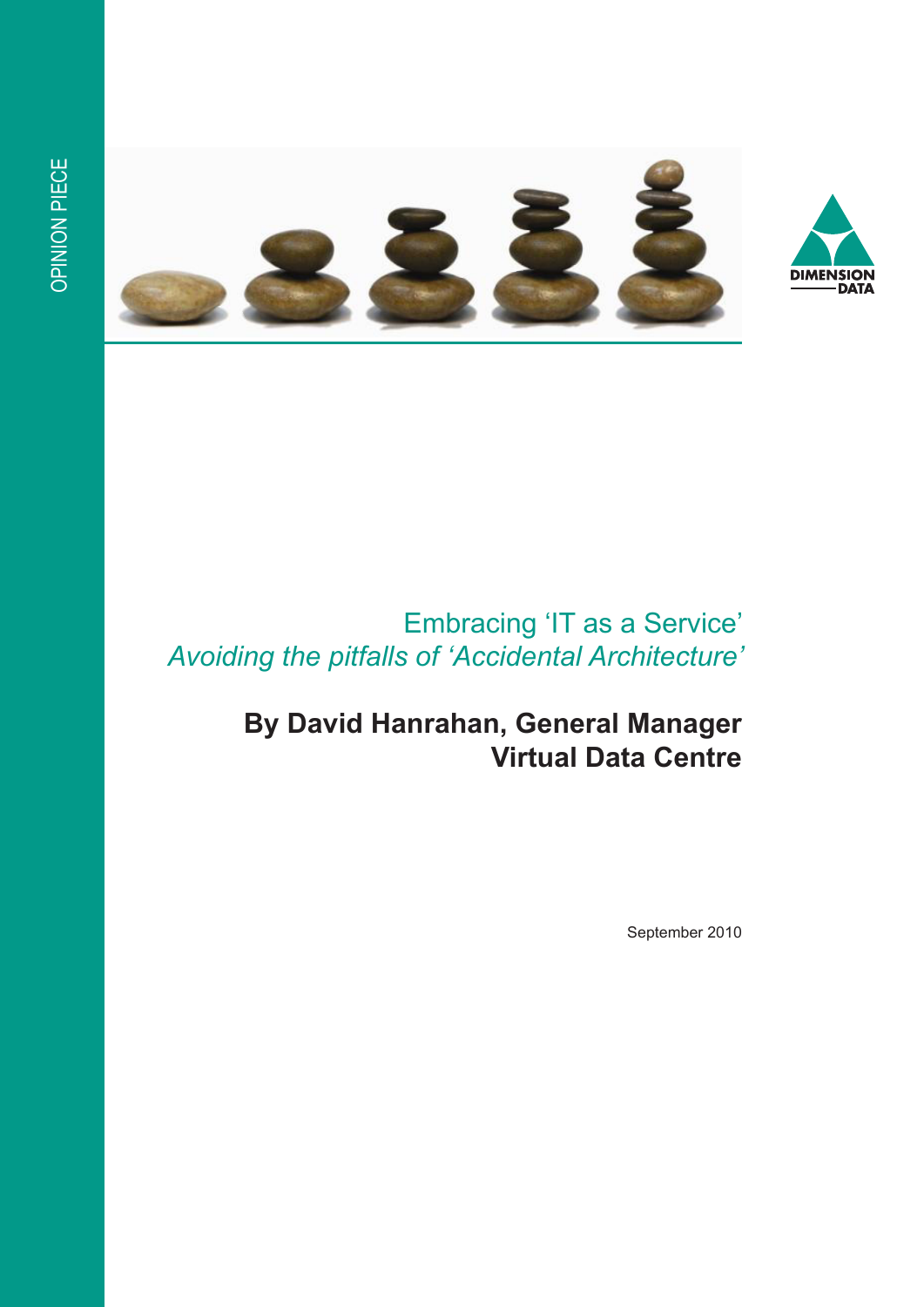*Transforming your IT organisation into either an efficient 'Everything as a Service' provider or a mature service manager that can effectively and securely consume services from the cloud will take time. But despite CxO pressure to get moving, it's not necessarily prudent to move everything now. You can step into this world with smaller projects and focused investments; but you must know your end state goal if you are to ensure that you do not fall victim to 'accidental architecture'.* 

#### Understanding the mismatch between resource consumption and business importance

In most organisations, functional units drive many IT investments in areas such as procurement, operations, and service delivery resulting in a diverse range of IT systems built to meet locale or 'point in time' requirements. These narrowly-focused technology investments have resulted in mature or legacy information systems which are simultaneously business assets and business liabilities. Of course, this problem is not new: a paper by the University of Kent released ten years ago described the evolution of IT architectures over time, and coined the term Accidental Architecture<sup>1</sup> to describe these legacy systems and the complex management challenges that they present. In the modern world, where IT continues its rapid evolution towards utility computing, the impact of this accidental approach is being felt more than ever. Driven by rapid changes in technology, cost pressures, focus on time to market, and user empowerment initiatives, today's CIO is being challenged to deliver on the promise of cloud computing where everything is delivered 'as a Service'.

The abstraction of compute, network, and storage infrastructure through virtualisation is the foundation of this approach where IT is delivered as a service (ITaaS). In this model, the infrastructure is a service, and its components must be readily accessible and available to the immediate needs of the application stacks it supports. The traditional application silos within the data centre are removed, which introduces a new level of flexibility and scalability to the IT organisation. This carefully architected and integrated approach to service deployment also allows new levels of automation and security to be implemented to successfully achieve application stack autonomy and customer business objectives.

Achieving these goals can have a profound, positive impact on profitability, productivity, and product quality. However, many organisations are experiencing significant challenges in transitioning to this new model and in managing its co-existence with legacy systems (that were built around the silo approach). This is not to say that each individual solution is not well-architected, nor that it fails to meet the defined business need, but rather that at an enterprise level the architecture became accidental – in essence, IT decisions were made without evaluating their full impact on the enterprise and without keeping an eye on the bigger picture, thus creating gaps in the value chain.

<sup>1</sup> Lauder, A. and S. Kent (2000). *Legacy System Anti-Patterns and a Pattern-Oriented Migration Response,* University of Kent at Canterbury, UK. See further: http://www.cs.kent.ac.uk/pubs/2000/981/content.pdf

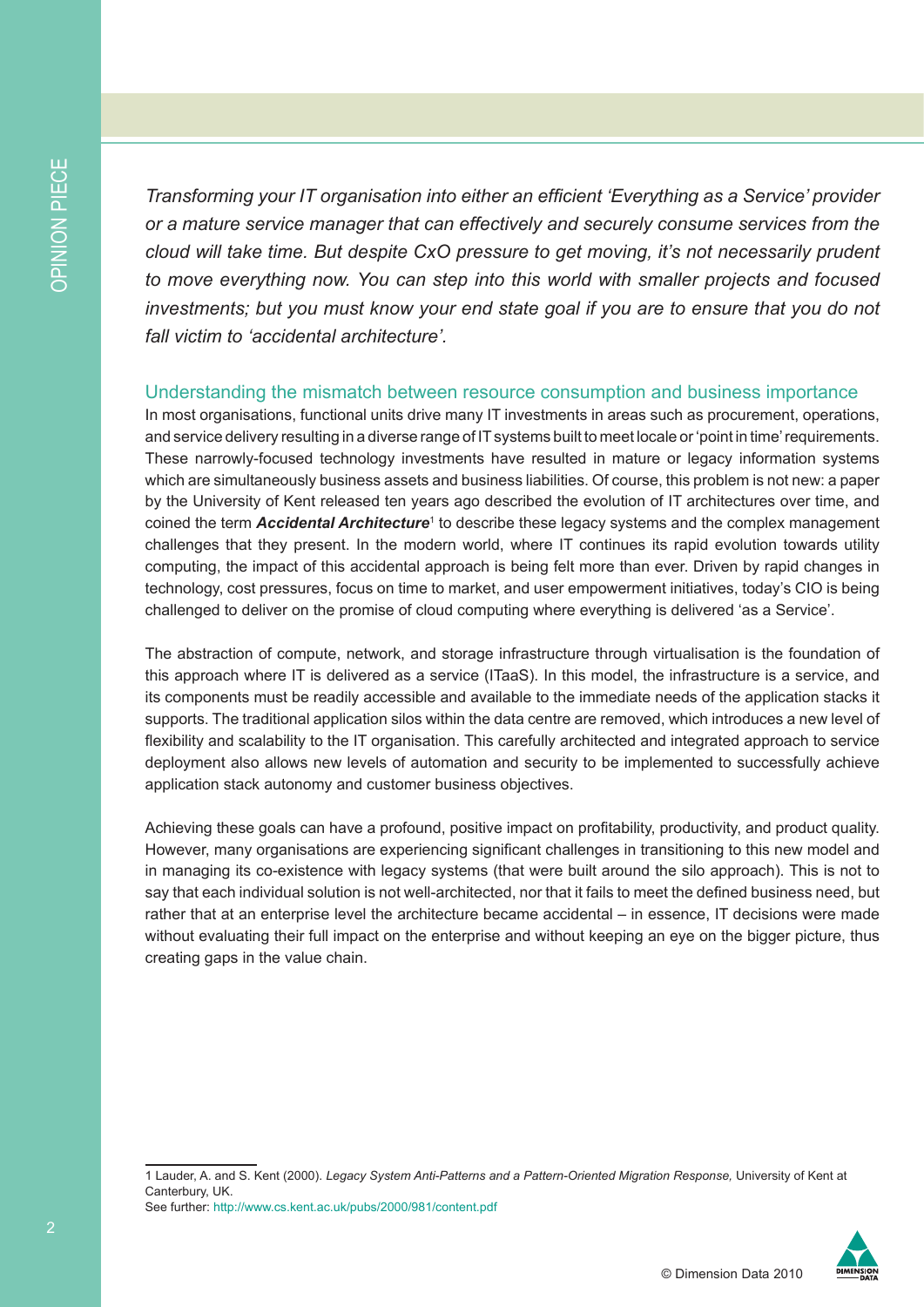#### The good news

However, over the past year or two, organisations have made substantial investments in server virtualisation and automation tools such as live migration and these have led to a level of standardisation and consolidation for most. Your virtualisation initiatives should have, and in most cases have, delivered your organisation significant benefits through capital cost reduction and avoidance – while accelerating time to market by deploying virtual machines (VMs) in just minutes.

But, to be truly ready to deliver on the promise of ITaaS, you now need to bridge the gap between the legacy state (where you are now) and the target state (where you want to be) where services are standardised, highly repeatable and highly automated.

Most highly virtualised organisations lack consistent processes for tracking VM deployment, usage and ownership. Add to that, management of issues such as patching and licensing fall through the cracks. The ease of VM deployment has often led to more server sprawl and many organisations have suddenly been faced with ballooning administrative costs and strained virtual pool resources in the absence of effective capacity planning.

Added to this complexity is the fact that many organisations are unable to put an accurate figure on actual costs for IT services, which transforms return on investment (ROI) and total cost of ownership (TCO) calculations into guesswork. IT departments, therefore, need to understand the real cost of existing services, the deployment of new technologies, service delivery models, or energy-conservation efforts to make intelligent decisions.



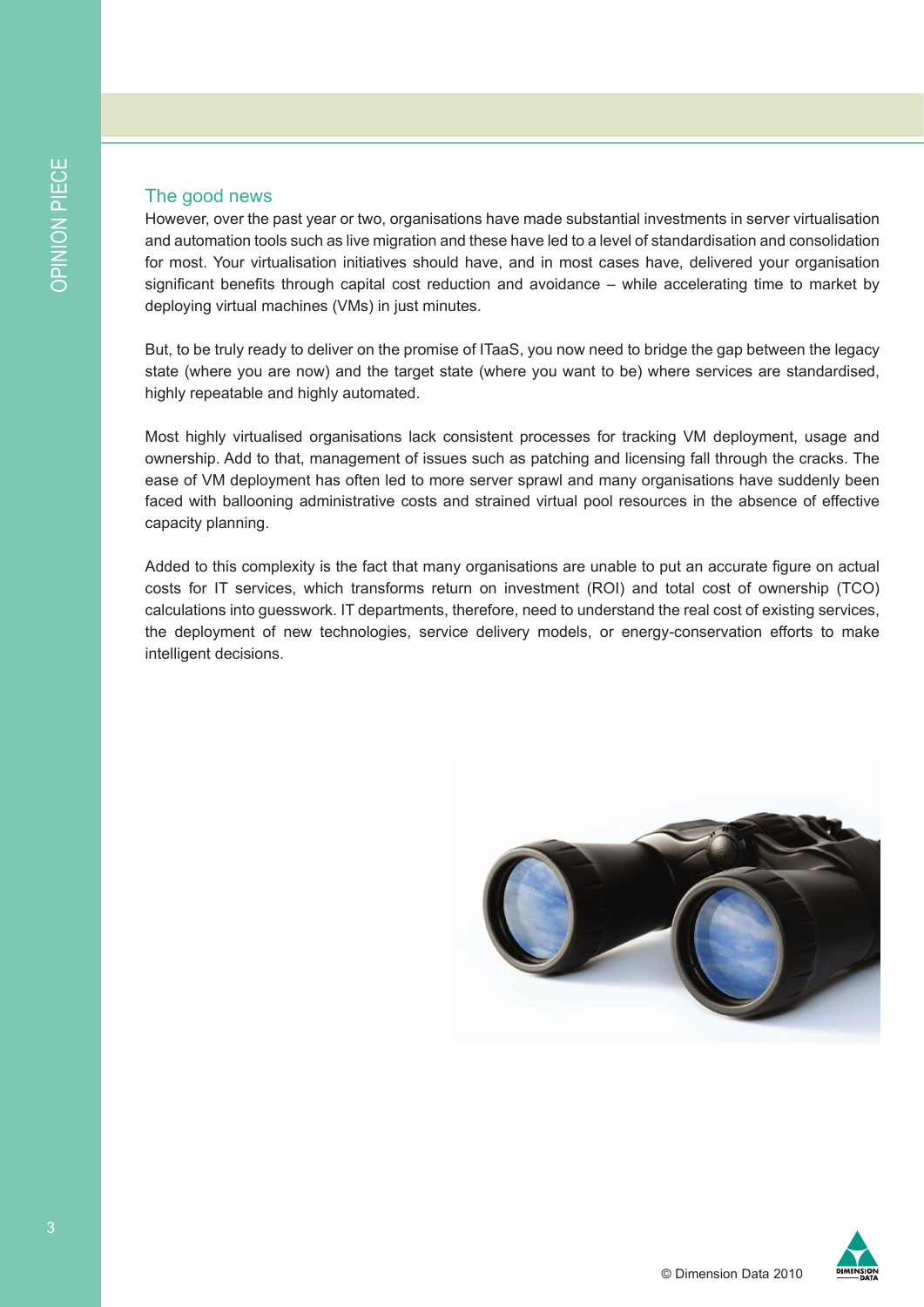### Dimension Data's Virtualisation Service

Dimension Data's approach to addressing the challenges presented by both legacy infrastructure and highly virtualised services is to develop a clearly defined enterprise architecture that sets the rules for deployment and operating services in this new world of ITaaS.

- Begin with the end in mind define the target state architecture based on a fully-virtualised infrastructure with a defined set of enterprise standards that promote interoperability, repeatability and automation.
- Complete a current state assessment that maps the application value chain identifying desired service levels, service components and points of failure.
- Assess the applications' fulfilment of business need, agility and complexity and right size investments based on tiering of applications against desired business outcome and importance.
- Assess the level of technical obsolescence and the risk this represents.
- Define the service catalogue and associated service chargeback or showback model.
- Record resource consumption to benchmark against other applications.
- Standardise common operating procedures for both physical and virtual components including image creation, patch management, etc.

There are two final critical elements in preparing for this change, firstly, prepare your business units for the concept of shared infrastructure – for ITaaS to make economic sense, it has to have high utilisation – idle infrastructure destroys the return on investment. And finally, you must change your management mindset from "managing the VM" to managing the resource pool to enable effective capacity planning and to rightsize infrastructure investments with desired service levels.

To learn more about our virtual data centre architecture and delivery services, visit our website, http://www. dimensiondata.com/IndustryInsights/Virtualisation and learn how Dimension Data can help you evolve from 'Accidental Architecture' to an effective, highly virtualised, service driven organisation able to clearly demonstrate the value of your investment in IT.

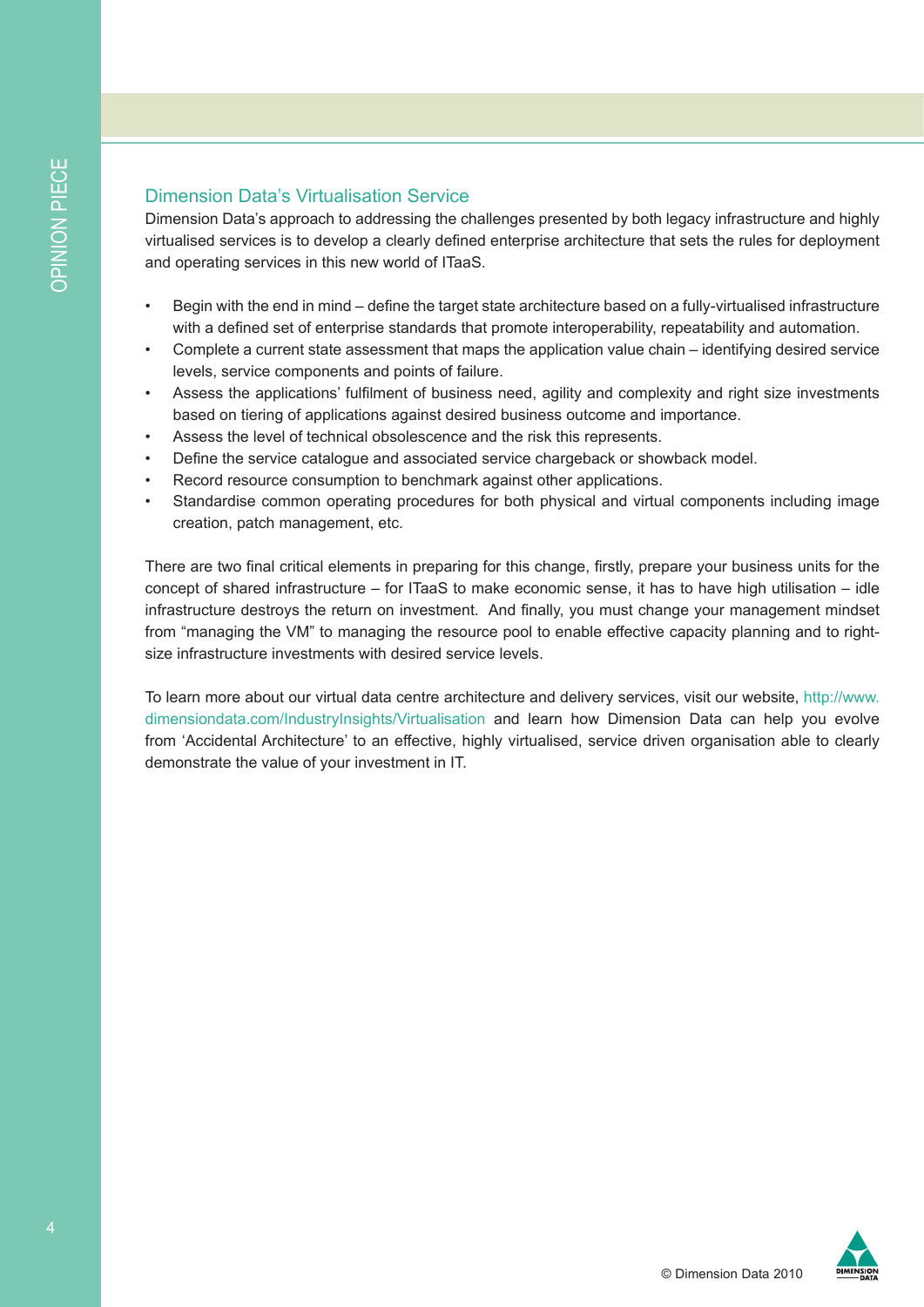#### About the author

David Hanrahan is responsible for owning and driving Dimension Data's Virtual Data Centre strategy in Australia – an initiative that spans across the company's Consulting, Data Centre Solutions, Security, Connectivity, Microsoft Solutions and Managed Services lines of business.

David's current focus is on the implementation of the next generation data centre and addressing the growing adoption of cloud-based services by Dimension Data's Australian client base.

Building on his previous experience as the General Manger of the Microsoft Solutions line of business, David also brings deep experience to the areas which are key to the success of the virtual data centre including enterprise architecture, systems management, identity management and virtualisation of servers, networks and storage. He also has previous experience designing and implementing data centre facilities including mechanical, electrical, cabling and services management infrastructure.